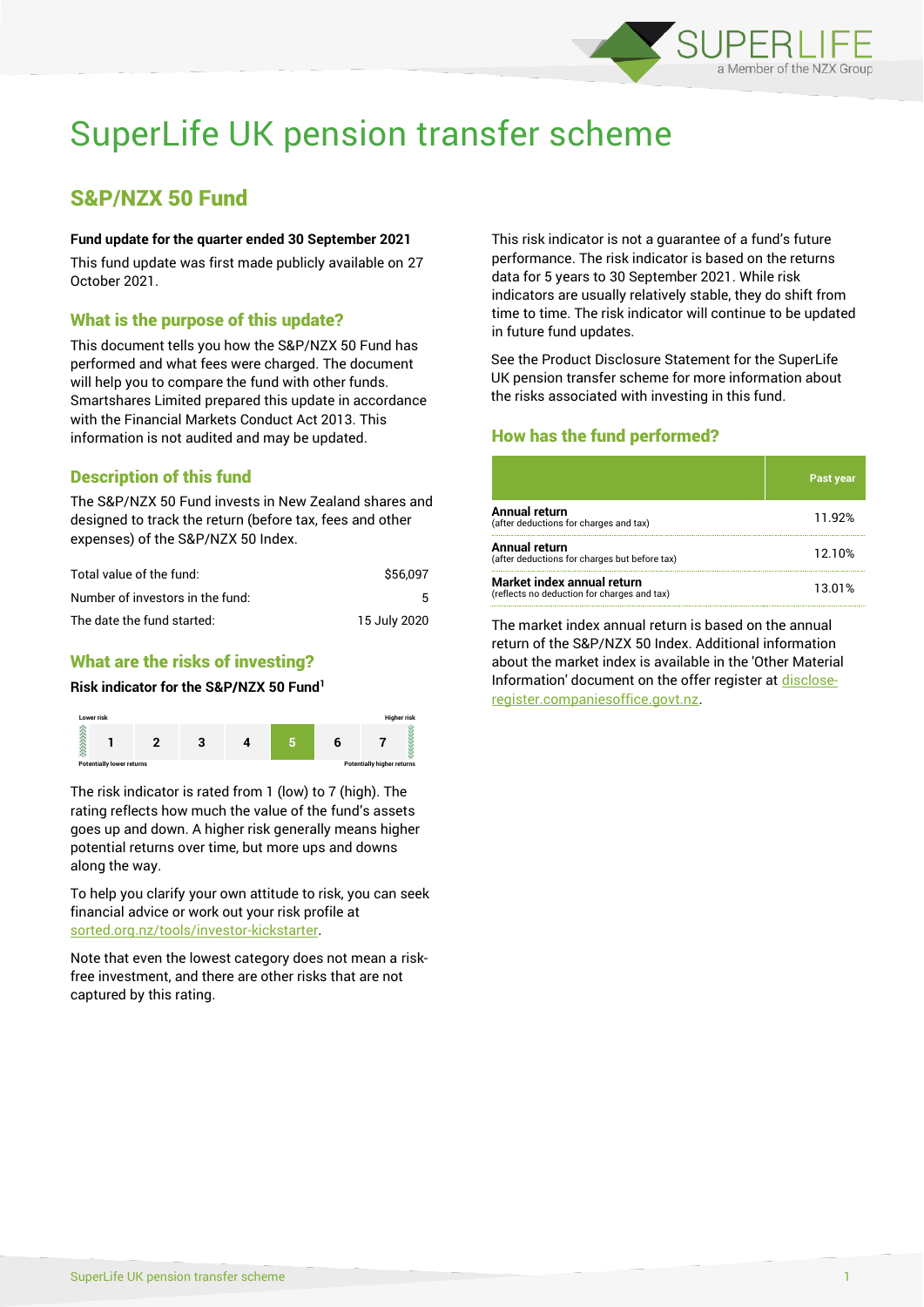

# What fees are investors charged?

Investors in the S&P/NZX 50 Fund are charged fund charges. These are as follows:

|                                                    | % per annum of fund's<br>net asset value |  |
|----------------------------------------------------|------------------------------------------|--|
| <b>Total fund charges</b>                          | 0.70%                                    |  |
| Which are made up of:                              |                                          |  |
| <b>Total management and administration charges</b> | 0.70%                                    |  |
| Including:                                         |                                          |  |
| Manager's basic fee                                | 0.69%                                    |  |
| Other management and<br>administration charges     | 0.01%                                    |  |
| Other charges                                      | Dollar amount per investor               |  |
| Administration fee                                 | \$60 per annum                           |  |

Investors may also be charged individual action fees for specific actions or decisions (for example, if an investor has a financial adviser and has agreed to pay a fee to the adviser for providing financial advice). See the Product Disclosure Statement for SuperLife UK pension transfer scheme for more information about those fees.

The fees set out above include GST where applicable.

Small differences in fees and charges can have a big impact on your investment over the long term.

### Example of how this applies to an investor

Jess had \$10,000 in the fund at the start of the year and did not make any further contributions. At the end of the year, Jess received a return after fund charges were deducted of \$1,192 (that is 11.92% of her initial \$10,000). Jess paid other charges of \$60. This gives Jess a total return after tax of \$1,132 for the year.

#### What does the fund invest in?

#### **Actual investment mix**

This shows the types of assets that the fund invests in.



#### **Target investment mix**

This shows the mix of assets that the fund generally intends to invest in.

| <b>Asset Category</b>        | <b>Target asset mix</b> |
|------------------------------|-------------------------|
| Cash and cash equivalents    |                         |
| New Zealand fixed interest   |                         |
| International fixed interest |                         |
| Australasian equities        | 100.00%                 |
| International equities       |                         |
| Listed property              |                         |
| Unlisted property            |                         |
| Commodities                  |                         |
| Other                        |                         |